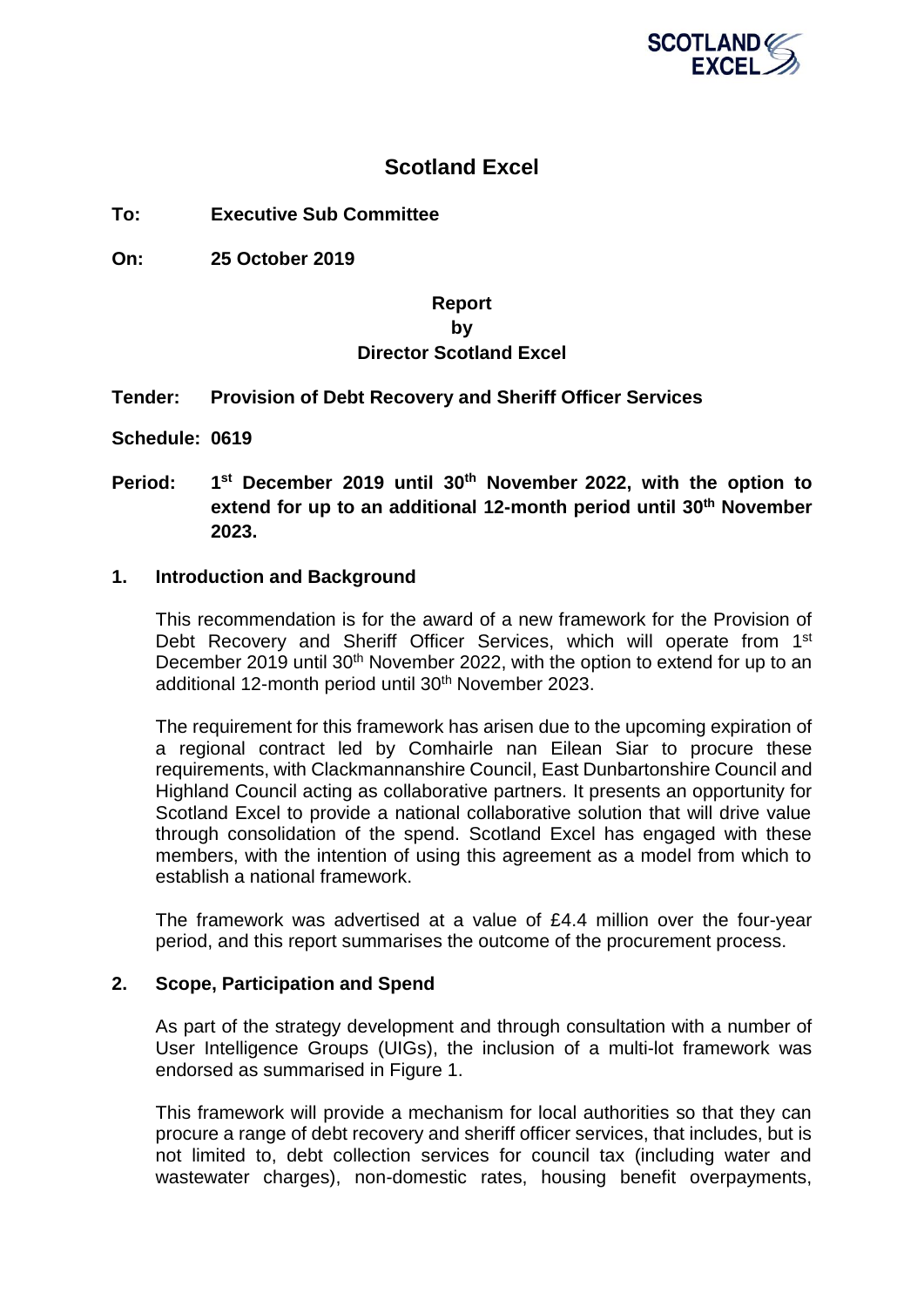enforcement and diligence in relation to current and former tenant arrears, service of a variety of statutory notices, post decree services including the service of charges, service court documents sales ledger debt collection, sundry debt collection, sales ledger diligence and penalty charge notices.

It is anticipated that these services will be predominately utilised by revenue and budget departments within local authorities who do not have the capacity to retrieve outstanding debt in-house.

| <b>Lot Number</b> | Lot Name                              | <b>Framework Spend</b> |
|-------------------|---------------------------------------|------------------------|
|                   | Provision of Sheriff Officer Services | 50%                    |
|                   | Provision of Debt Recovery Services   | 50%                    |

# **Figure1: Lot Structure**

# **3. Procurement Process**

A Prior Information Notice (PIN) was published on 6 May 2019 with 12 companies expressing an interest in the opportunity. Market engagement was conducted, resulting in 7 supplier meetings that helped to provide an understanding of the marketplace as well as current service requirements.

As a matter of best practice and to ensure that the framework aligned with local authority requirements, consultation was also conducted with local authorities to understand their service requirements and current practices surrounding the provision of these services.

To ensure maximum competition, an open tender process was used, and this was advertised on the Official Journal of the European Union and the Public Contracts Scotland portal on 9 August 2019. The tender process was conducted using the Public Contracts Scotland Tender (PCS-T) system.

The procurement process followed a two-stage tendering procedure. Stage one, Qualification, was conducted using the European Single Procurement Document (ESPD). Within the ESPD, service providers were required to answer a set of exclusionary questions along with providing details and/or acknowledgement of insurance, financial standing, quality management and health and safety policies and/or procedures.

At the second stage of the process, offers were evaluated against the undernoted criteria and weightings set against each framework lot independently:

Lot 1 – Provision of Sheriff Officer Services:

| <b>Technical</b> | 90% |
|------------------|-----|
| Commercial       | 10% |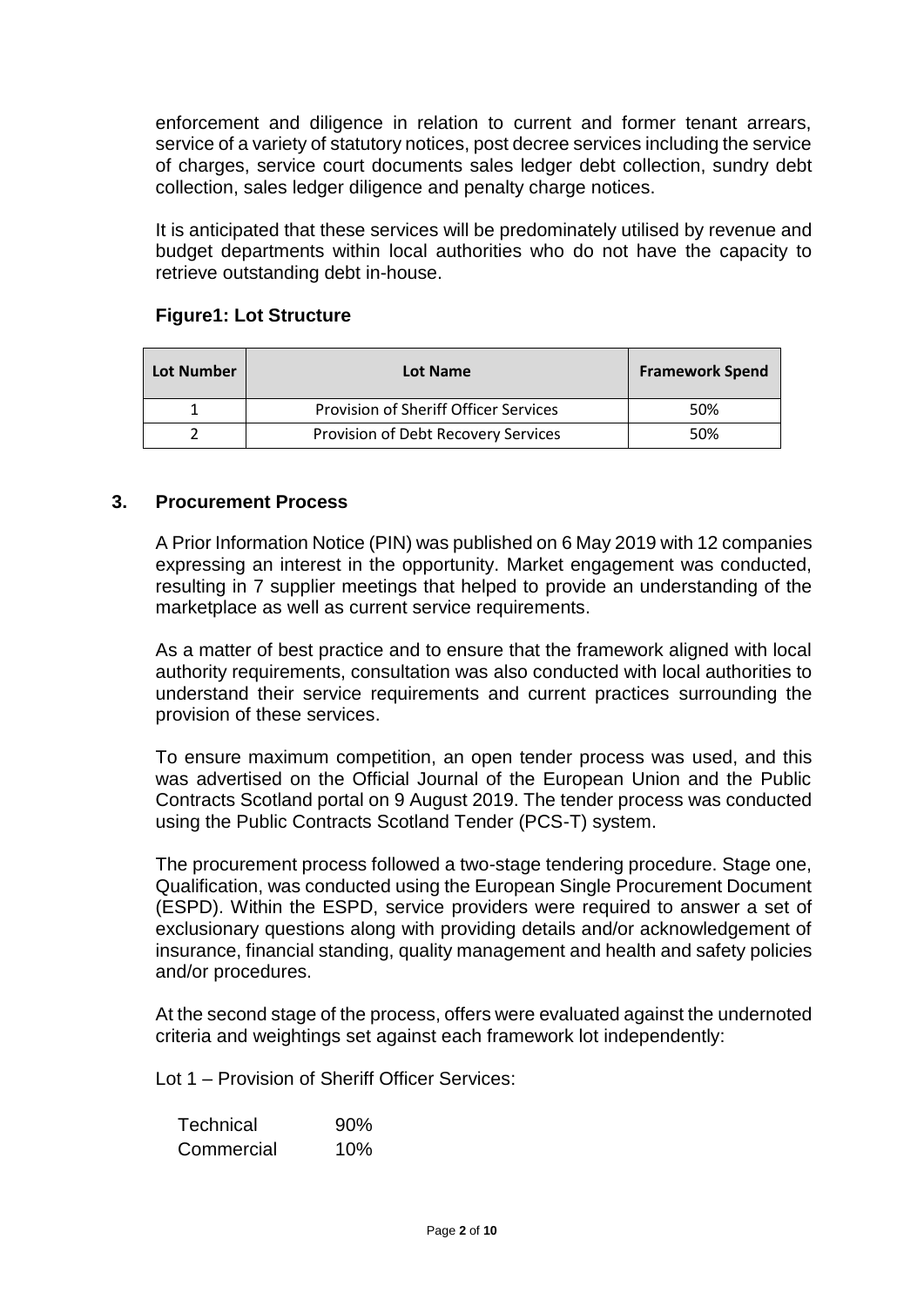Lot 2 – Provision of Debt Recovery Services:

| <b>Technical</b> | 80% |
|------------------|-----|
| Commercial       | 20% |

Service providers were required to indicate which local authorities they had an ability to service.

Service providers were invited to bid on the following basis;

- In the master technical section, as outlined in Figure 2, service providers were asked to evidence their knowledge and experience by responding to unscored questions on their ability to transact and vehicle environmental standards. Service providers were also asked to complete scored method statements on community benefits, contract management & customer service, fair work practices, sustainability, innovation and added value, resources and conduct, training and legislation, continuous improvement and implementation activities.
- In the lot specific technical sections, as outlined in Figure 2 below, service providers were asked to complete scored method statements on charges and enforcement, diligence for those bidding for lot 1, and scored method statements on remittance and reconciliation and debt collection for those providers bidding for lot 2 of the framework.
- In the commercial section for lot 1, service providers were asked to confirm they will abide by the statutory rate outlined within the 'table of fees' for sheriff officers, set by the Scottish Government;
- In the commercial section for lot 2, service providers were asked for a single blended percentage rate of commission covering all available debt streams that a local authority would recoup outstanding debt.

# *Figure 2: Scoring Breakdown*

Figure 2 follows on the next page.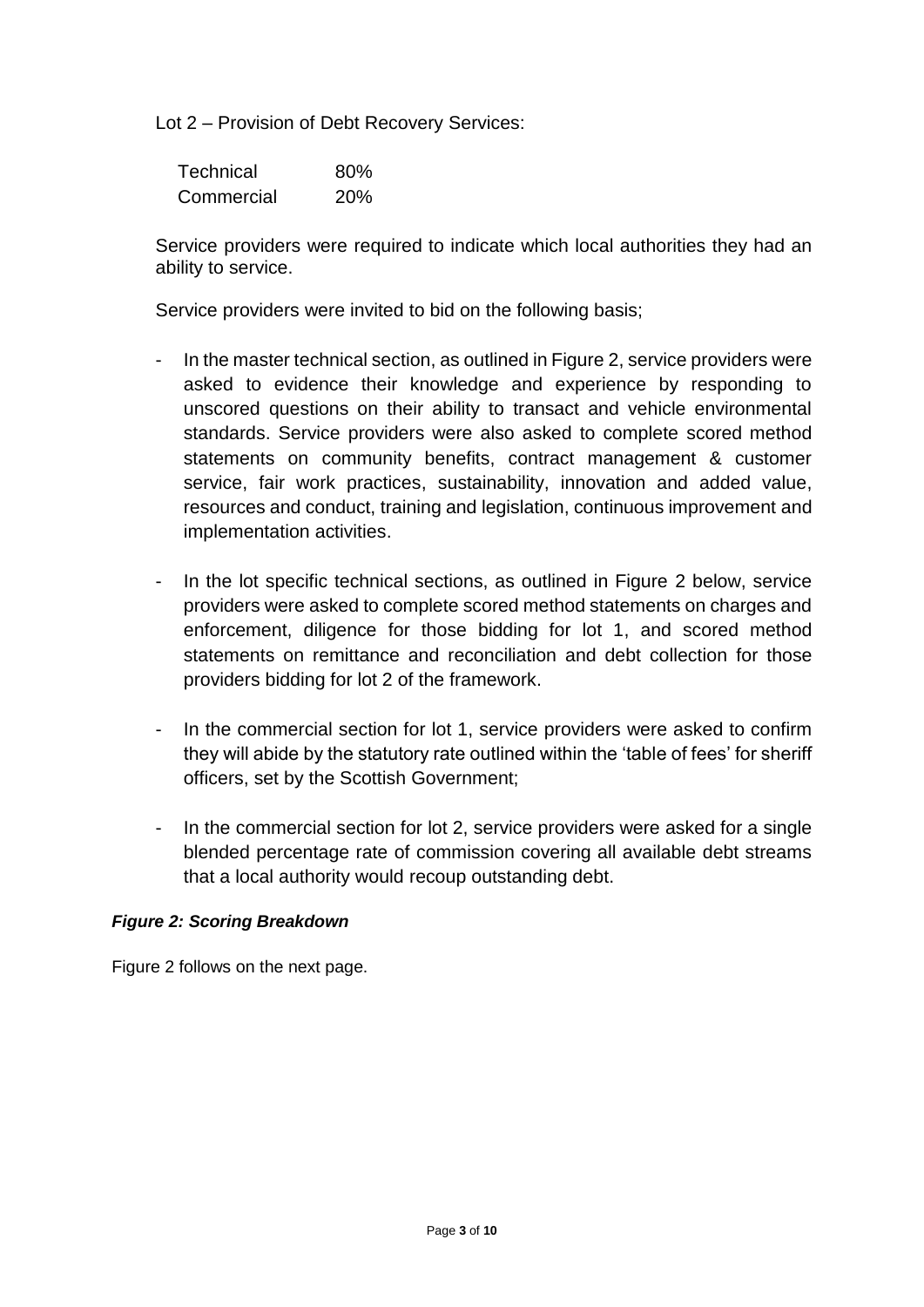| <b>Section</b>              | Question                               | <b>Maximum Score Available</b> |
|-----------------------------|----------------------------------------|--------------------------------|
|                             | <b>Community Benefits</b>              | 6                              |
|                             | Contract Management & Customer Service | 6                              |
|                             | <b>Fair Work Practices</b>             | 6                              |
|                             | Sustainability                         | 6                              |
| <b>Master Technical 70%</b> | Innovation & Added Value               | 6                              |
|                             | <b>Resources &amp; Conduct</b>         | 10                             |
|                             | Training & Legislation                 | 10                             |
|                             | Continuous Improvement                 | 10                             |
|                             | <b>Implementation Activities</b>       | 10                             |
| Lot 1 Technical 20%         | Charges & Enforcement                  | 10                             |
|                             | Diligence                              | 10                             |
| Lot 1 Commercial 10%        |                                        | 10                             |
| Lot 2 Technical 10%         | Remittance & Reconciliation            | 5                              |
|                             | Debt Collection                        | 5                              |
| Lot 2 Commercial 20%        |                                        | 20                             |

# **4. Report on Offers Received**

The tender document was accessed by 14 organisations with 6 of those submitting an offer.

A summary of offers received from service providers and their SME status is outlined within Appendix 1 of the report.

Following a full evaluation, scoring was completed, and Appendix 2 confirms the scoring achieved by each service provider.

### **5. Recommendations**

Based on the evaluation undertaken in line with the criteria and weightings outlined in section 3 above, it is recommended that a multi-supplier framework agreement is awarded to the service providers detailed in Appendix 2.

All of the six recommended service providers are Small / Medium Enterprises (SMEs). Appendix 1 outlines the location of the service providers, with all six of them being based in Scotland, supporting the Scottish economy.

All service providers meet the required technical specifications stipulated within the tender, as well as the ability to satisfy the broad range of services required by local authorities that are covered under this overarching framework.

### **6. Benefits**

### **Savings**

As this is a first-generation framework, we have been unable to benchmark against current arrangements within local authorities due to the structure of the Scotland Excel agreement.

Savings across the framework can be achieved through the blended percentage rate of commission that service providers set within lot 2 of the framework. Local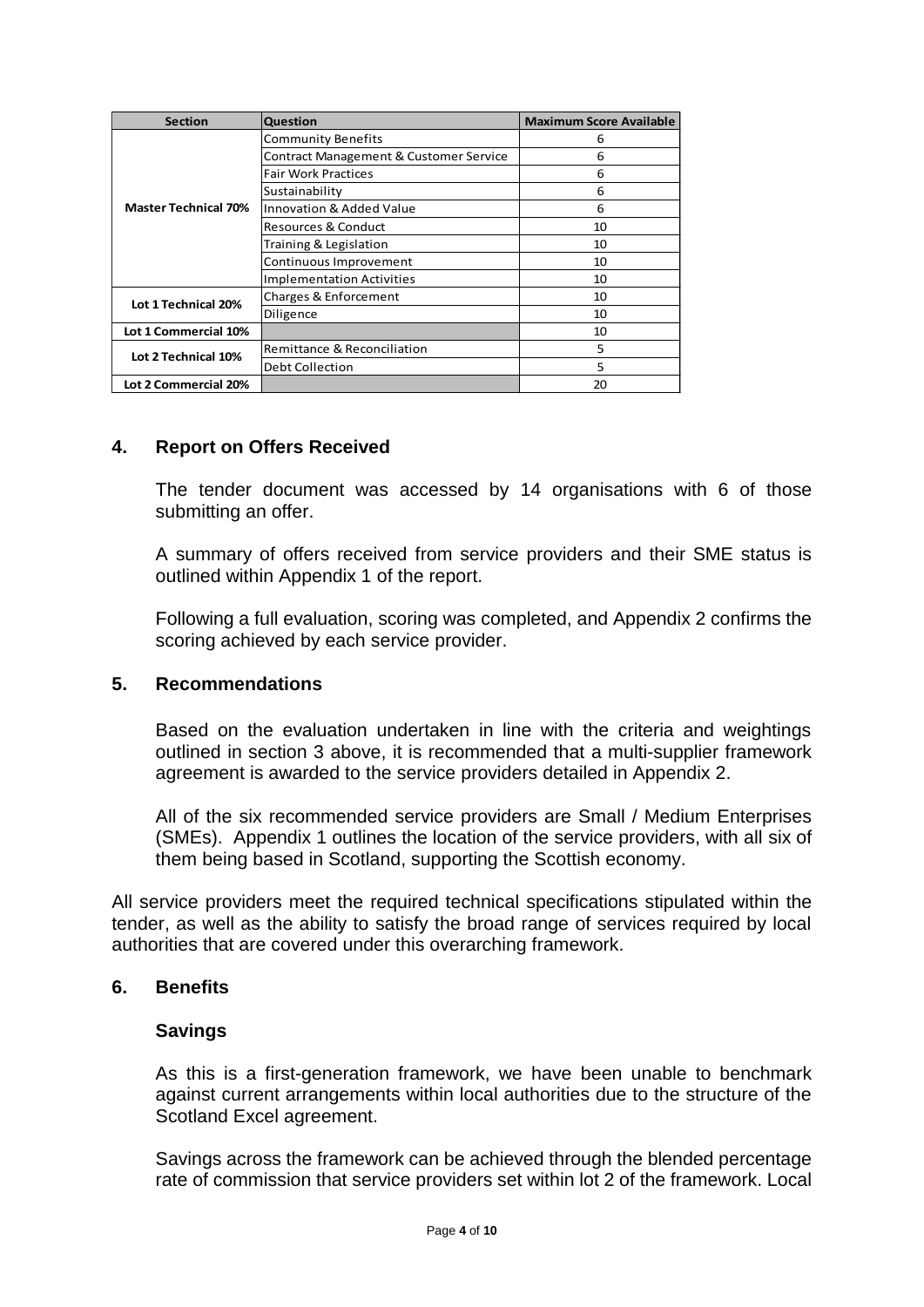authorities will utilise this lot in order to recoup outstanding debt within their area. Historically, commission rates were set against multiple debt streams i.e. council tax, non-domestic rates, sundry debt collection etc. However, this framework has been set up as a single commission rate that encompasses all debt recovery actions across all potential debt streams, minimising the risk of fluctuating rates based on what type of 'debt' was being recovered.

During the market engagement meetings, it was raised that in previous years, commission rates were around 10-12% due to service providers taking a 10% levy when collecting council tax for local authorities. Due to the nature of the marketplace and the tight pool of competition, rates have since fallen year on year as providers vie for much sought-after business.

# **Price Stability**

Lot 1, the provision of sheriff officer services, focusses on the citation element of the framework. i.e. serving of court documents, charges, warrants etc. Sheriff officers are bound by statutory rates set out within a fixed 'table of fees'. These rates are set by the Scottish Government and sheriff officers cannot charge higher or lower than the rate set for work within this lot. The rates are reviewed on an annual basis and changed accordingly.

In relation to Lot 2, all service providers have accepted, as part of the terms and conditions of the framework, that they will hold their percentage rates of commission firm for the duration of the framework.

# **Sustainable Procurement Benefits**

# **Community Benefits**

Service providers were asked to commit to the delivery of community benefit initiatives, per local authority, against pre-agreed spend threshold levels outlined within the community benefits method statement. The benefits aim to be reflective of the National Indicators outlined within the Scottish Government's National Performance framework, and their underlying vision and goals. Local authorities will accrue 'community benefit points' based on their level of spend with a supplier. These 'points' correlate to a negotiable benefit that the local authority can elect to receive at any given point throughout the lifetime of the framework. All service providers have committed to delivering these benefits.

Within the published tender documents, service providers were given a list of indicative community benefits that could be agreed with local authorities. Examples of the indicative benefits which were conveyed to providers were:

- Fundraising event for external charities / initiatives within the local authority;
- Work placements to school students from local authority;
- Offer training sessions to wider community within the local authority, offering debt advice are (non-employees / school children);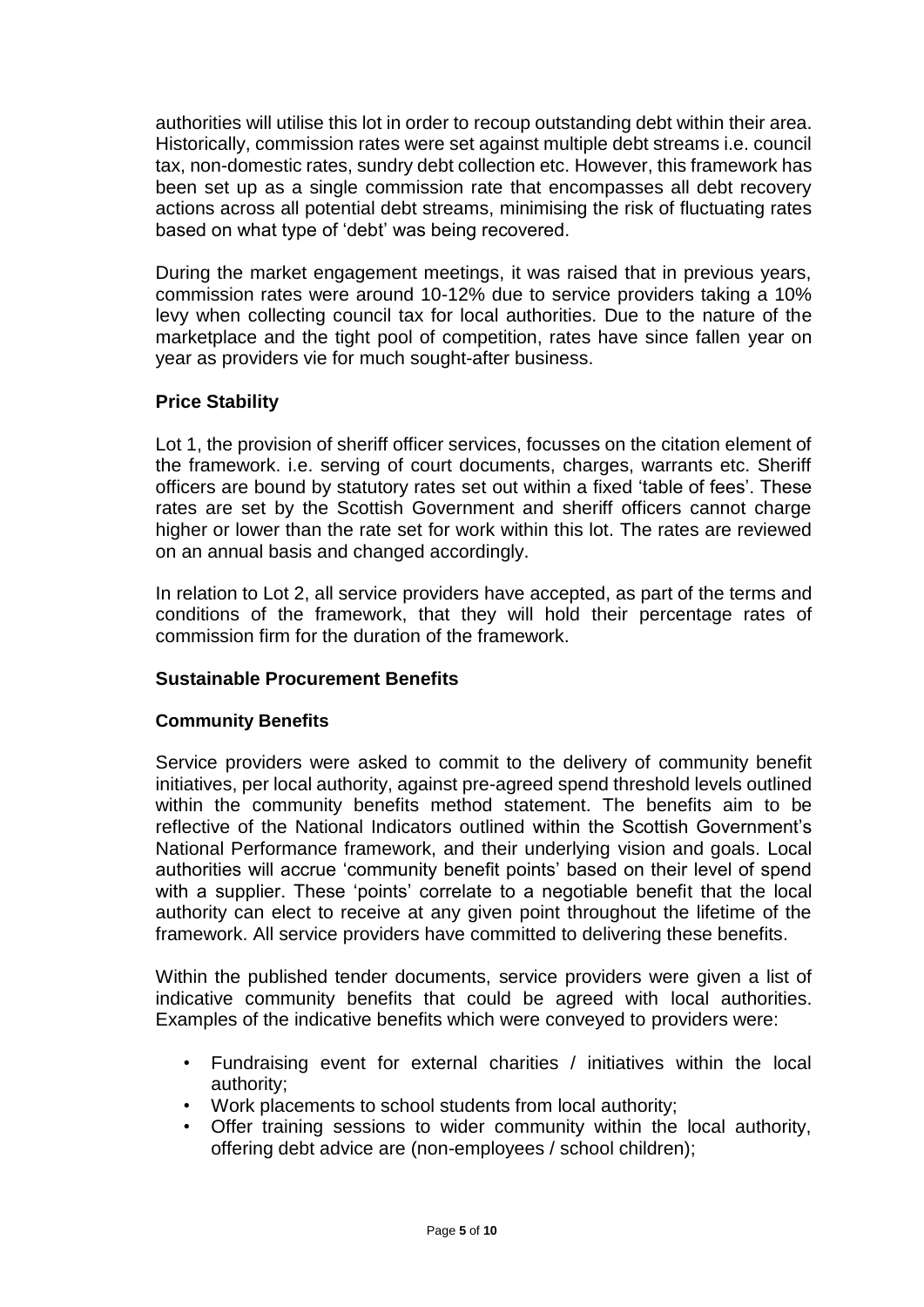- Sponsorship of sports team or community event within the local authority to the value of £500;
- Recruit a modern (or other approved) apprentice from within the local authority; and
- Recruit one person from with the council area.

Scotland Excel will support delivery of these commitments during the lifetime of the framework and this will also be reported through ongoing contract management returns. Results reported on community benefits will be disseminated to councils on a bi-annual basis.

# **Fair Work Practices including the Scottish Living Wage**

Service providers were also asked to confirm their approach to fair work practices and payment of the Scottish Living Wage – details of which can be found in Appendix 3. Of the six tenders received: -

- One is an accredited Living Wage employer;
- Two are not accredited Living Wage employers but commit to attaining accreditation over the initial three-year period of the framework;
- Two are not accredited Living Wage employers but pay the Living Wage to all employees (except volunteers, apprentices and interns); and
- One is not an accredited Living Wage employer and does not currently pay the Living Wage to all employees.

Scotland Excel will continue to monitor fair work practices including the Living Wage status as part of the contract management process.

# **Sustainability**

Service providers were asked to detail their approach to sustainability and were asked how their organisation considered their environmental impact by means of reducing their carbon footprint. This can be done in many ways such as reduction in paper usage where possible, use of electronic tablets, energy efficiencies, route management planning and fuel emissions and fleet management.

The responses included a range of recycling initiatives / energy efficient schemes within offices and how service providers have worked within the current legislation to reduce paper usage. The use of electronic tablets to promote mobile working and document sharing. Office policies on recycling and energy consumption was also common across responses.

Service providers also advised that they utilised route planning technologies to set the most efficient route when carrying out visits to debtor premises, telemetry to access driving dynamics and behaviours i.e. average fuel consumption, points of rapid acceleration and excessive top speed. Responses highlighted the increased adoption of Euro 6 standard vehicles / Electric vehicles within their fleet for the delivery of services alongside ensuring they were routinely inspected.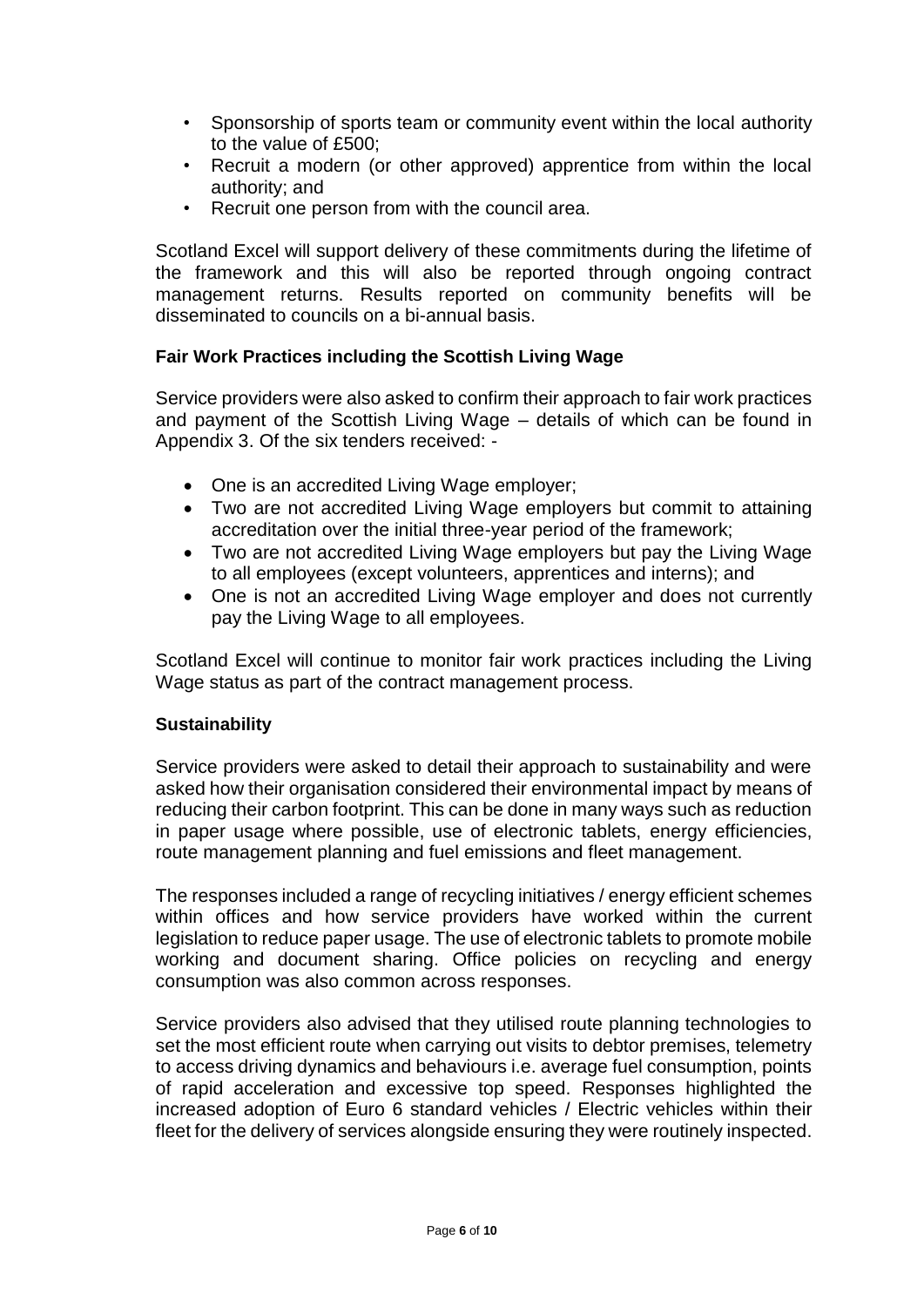# **Added Value**

Within the tender, there was a scored method statement in relation to how providers could offer added value services to local authorities, in addition to those services commonly required under the framework. Responses included free debt advice to end users, translation services (written and spoken), and accompanied field visits to increase staff knowledge on the industry and strengthen communication between the local authority and the debtor.

# **7. Contract Mobilisation and Management**

Both service providers and participating members will be issued with a mobilisation pack containing information relating to the operation of the framework, roles and responsibilities, management information requirements and community benefits commitments.

In accordance with Scotland Excel's established contract and supplier management programme, this framework has been classified as a level 3 arrangement in terms of both risk and spend. As such, Scotland Excel will review the framework with the service providers as appropriate, whilst monitoring management information and community benefits associated with this framework.

### **8. Summary**

This framework for the Provision of Debt Recovery and Sheriff Officer Services aims to maximise collaboration, consolidate demand and deliver best value. A range of benefits can be reported in relation to price stability, community benefits, sustainability and added value.

The Executive Sub Committee is requested to approve the recommendation to award this framework to the recommended service providers as detailed within Appendix 2.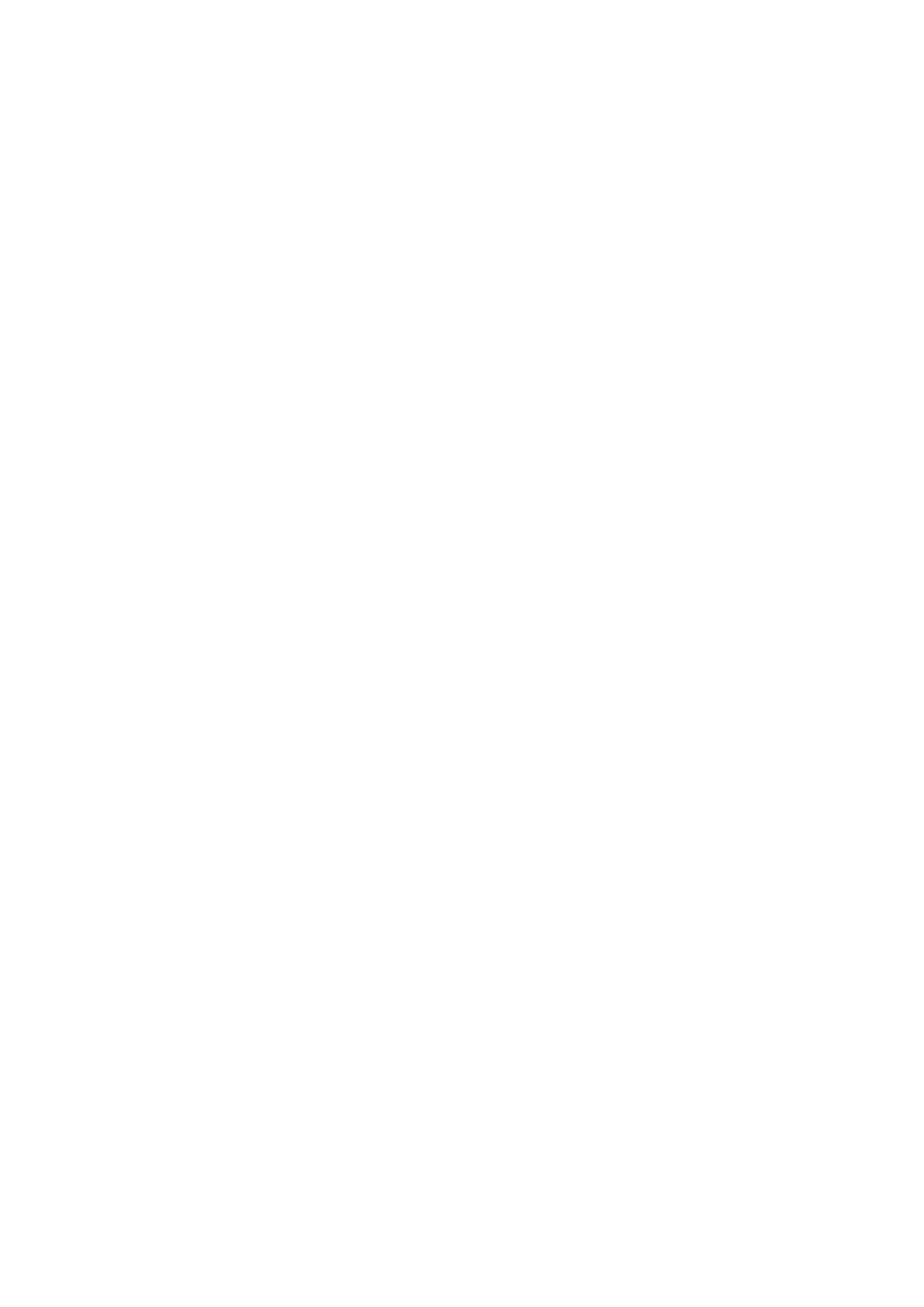# **Appendix 1 – Offers Received & Status**

| <b>SERVICE PROVIDER</b>                                          | <b>STATUS</b> | <b>LOCATION</b>                     | <b>LOTS</b><br><b>TENDERED</b> |
|------------------------------------------------------------------|---------------|-------------------------------------|--------------------------------|
| Alex M Adamson LLP                                               | <b>Medium</b> | <b>Falkirk</b>                      | $1$ and $2$                    |
| Michael Clark t/a Clarks Messengers-At-Arms and Sheriff Officers | Micro         | Dumfries,<br>Dumfries &<br>Galloway | 1                              |
| Alan Moulds t/a Killean & Co                                     | Micro         | Dundee City                         | $\mathbf{1}$                   |
| Scott & Co (Scotland) LLP                                        | Medium        | City of<br>Edinburgh                | $1$ and $2$                    |
| <b>Stirling Park LLP</b>                                         | <b>Medium</b> | Glasgow City                        | $1$ and $2$                    |
| George Walker & Co t/a Walker Love                               | Medium        | Glasgow City                        | $1$ and $2$                    |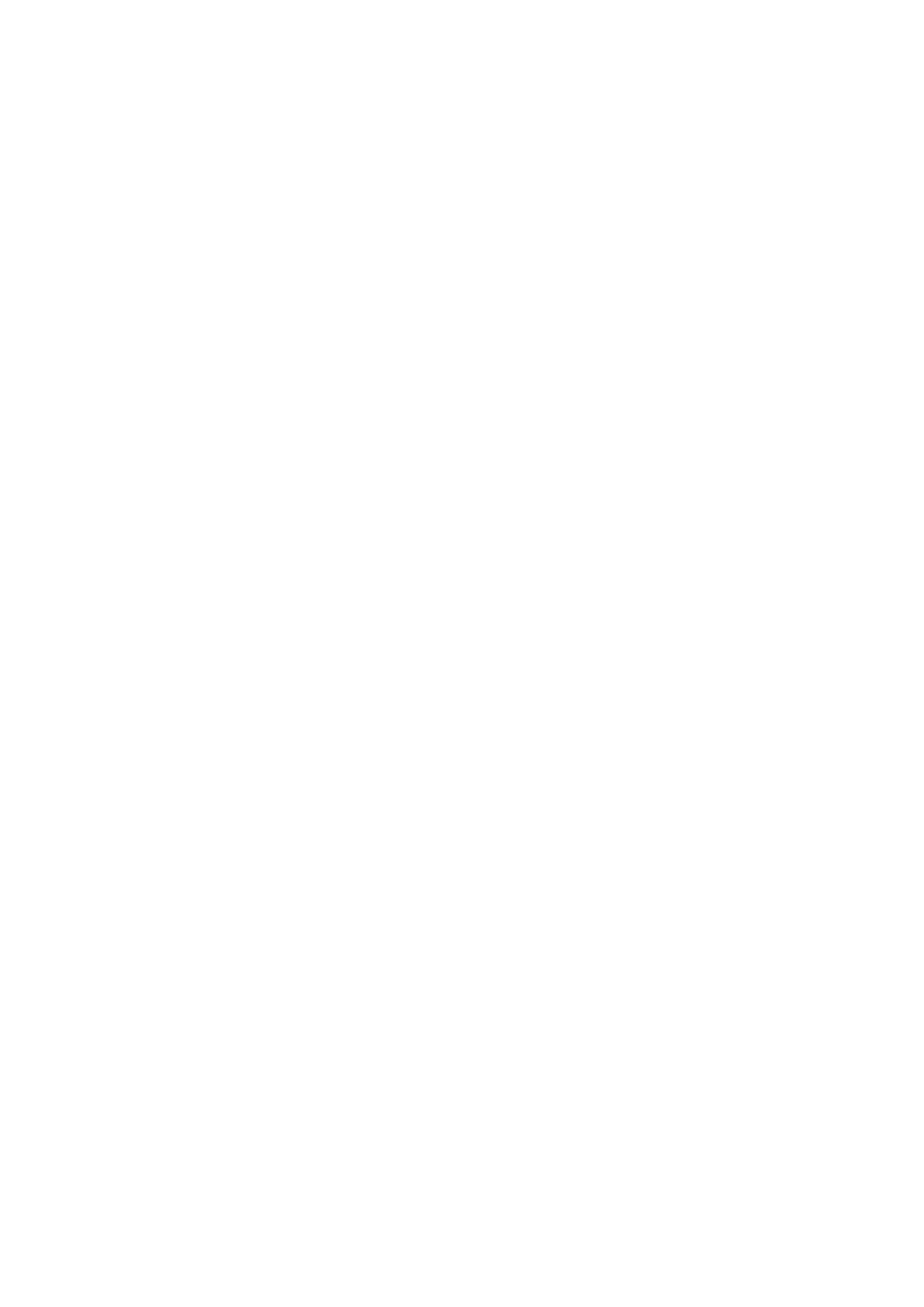# **Appendix 2 - Scoring and Recommendations**

| Lot 1 - Provision of Sheriff Officer Services                    |              |                   |  |
|------------------------------------------------------------------|--------------|-------------------|--|
|                                                                  |              | <b>Awarded to</b> |  |
| <b>Service Provider</b>                                          | <b>Score</b> | Lot               |  |
| George Walker & Co t/a Walker Love                               | 97.00        | Yes               |  |
| Scott & Co (Scotland) LLP                                        | 96.50        | Yes               |  |
| Alex M Adamson LLP                                               | 94.25        | Yes               |  |
| <b>Stirling Park LLP</b>                                         | 92.75        | Yes               |  |
| Michael Clark t/a Clarks Messengers-At-Arms and Sheriff Officers | 70.00        | Yes               |  |
| Alan Moulds t/a Killean & Co                                     | 69.50        | Yes               |  |

| Lot 2 - Provision of Debt Recovery Services |              |                       |  |
|---------------------------------------------|--------------|-----------------------|--|
| <b>Service Provider</b>                     | <b>Score</b> | <b>Awarded to Lot</b> |  |
| George Walker & Co t/a Walker Love          | 97.00        | Yes                   |  |
| Alex M Adamson LLP                          | 94.25        | Yes                   |  |
| <b>Stirling Park LLP</b>                    | 91.75        | Yes                   |  |
| Scott & Co (Scotland) LLP                   | 76.50        | Yes                   |  |